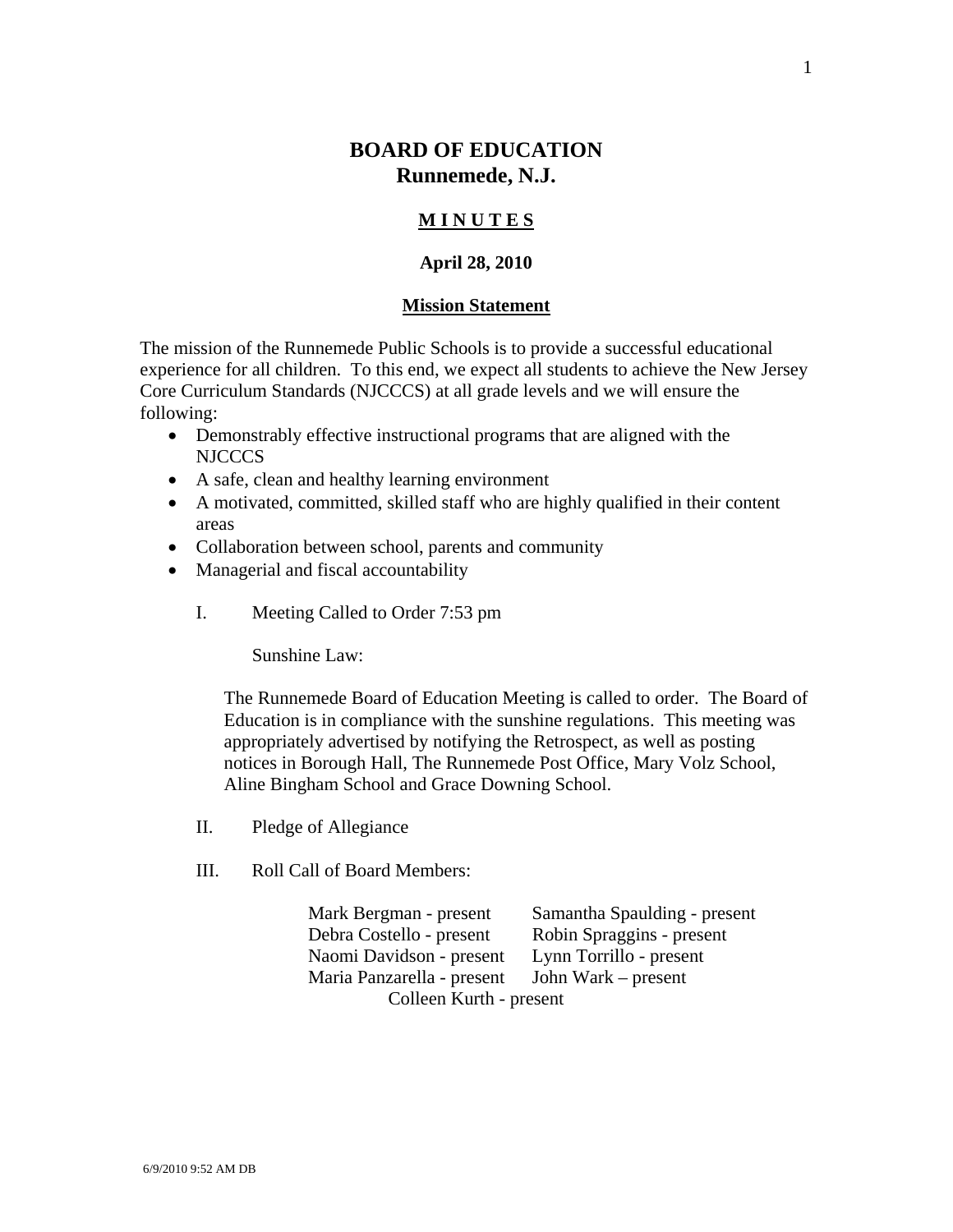Also Present:

Nancy Ward, Superintendent of Schools Kelly Brazelton, Business Administrator/Board Secretary Marie Gallagher, Principal – Downing & Bingham Schools Mark Iannucci, Principal – Mary Volz School Stephen Pili, Assistant Principal – Mary Volz School Janet Fiola, Child Study Team Coordinator Doug McGarry, Supervisor, Buildings & Grounds

IV. Approval of Minutes

On a Motion by Mrs. Davidson Seconded by Mrs. Torrillo

a. Recommend that the Board of Education approve the regular session and executive session minutes of the March 18, 2010, March 24, 2010, March 31, 2010 BOE Meetings.(all minutes will be forwarded)

ROLL CALL VOTE: Yes 8 No 0 Abstain 1 Absent 0 (Panzarella)

- V. Correspondence *(white)* 
	- 1. Invitation to Bingham & Downing's Annual Art Show (attached)
	- 2. Coorespondence from parent
- VII. Open Public Comment 7:55

Notation of Public Comments on Agenda Items

The Board President will recognize those individuals in the audience whom wish to comment on any action items on this Agenda. Please respect the following procedures:

- 1. Be recognized by Board President.
- 2. State your full name and address.
- 3. Identify the resolution/item number on which you wish to comment.
- 4. Wait to be recognized before you make your comment. (just before the resolution is voted on)
- 5. Limit your comments to the specific resolution/items.
- 6. Limit your comments to (3) minutes per person.

Mrs. Pat Wilson – asked if the support staff wage freeze is in place. Mrs. Ward – stated it had not been decided because REA contract not settled yet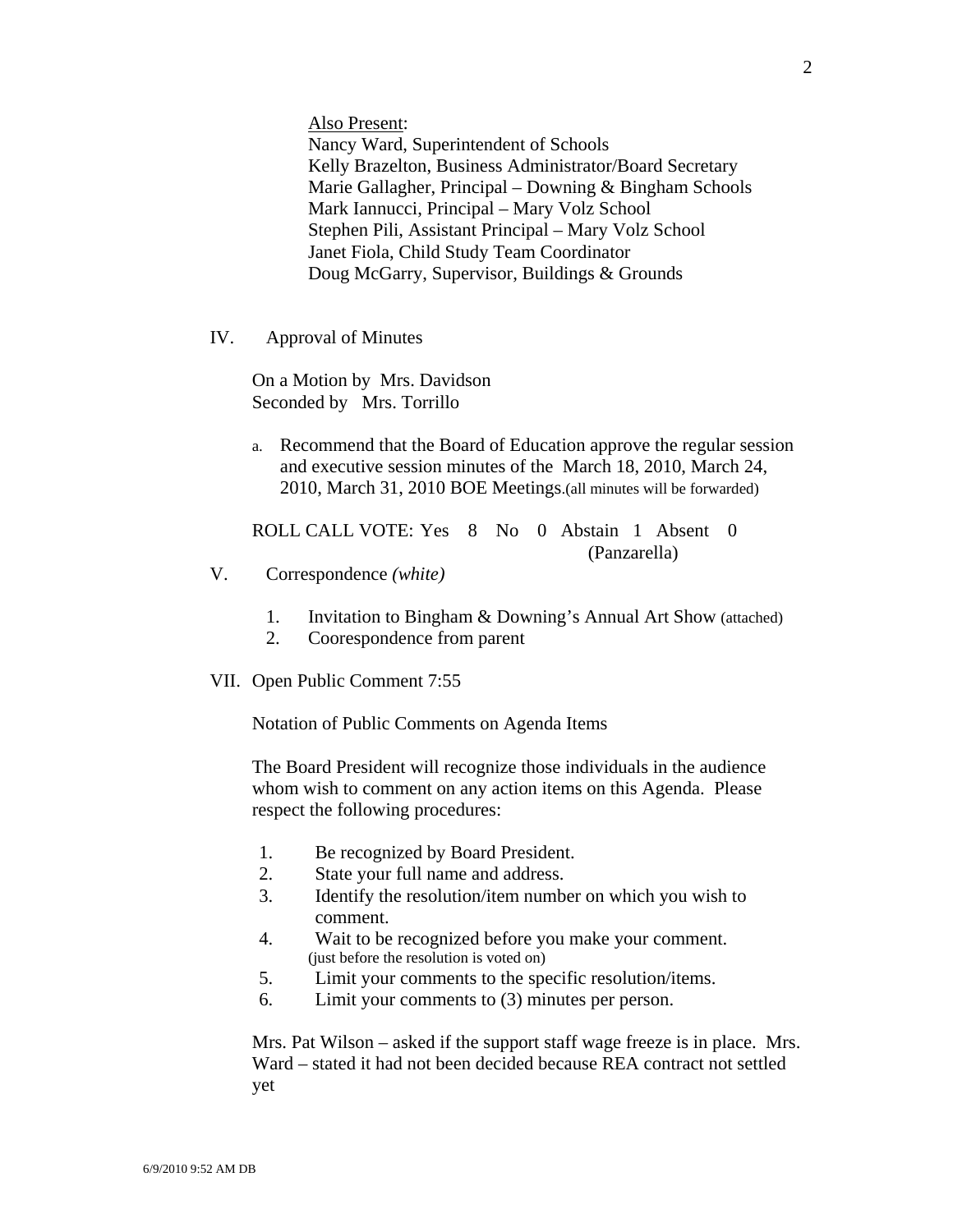Mrs. Christa Moore – 553 N. Oakland Ave., challenge program as an item to be deleted; hopes board considers the program and how it's run now; the program is important to children.

Mrs. Ward – the board has considered the community's request; working with Principals to develop enrichment in content areas for pull out by scheduling periods

- VIII. Reports *(yellow)* 
	- a. Superintendent's Report
	- b. Business Administrator's, Buildings & GroundsReport (attached)
	- c. Principal's Report (attached)
	- d. Nurses Report (attached)
	- e. Special Education Report (attached)
	- f. Committee Reports
		- Camden County Educational Services Commission Report (Costello) - progress
		- NJSBA Report (Davidson) nothing at this time
		- Black Horse Pike (Kurth) budget passed
		- Policy/Public Relations ongoing process; mandated policies
		- Negotiations progress; met with REA April 22; another meeting beginning of May
		- Finance met April 27, 2010; discuss in Executive
		- Personnel -
		- Curriculum moving from  $4<sup>th</sup>$  marking period to tri-mester marking periods; looked at school calendar
- IX. Old Business
- X. New Business

#### **a. PROPERTY & TRANSPORTATION** *(gold)*

Motion by Mrs. Spraggins Seconded by Mrs. Costello

Approve the following on the recommendation of the Superintendent:

1. Use of facilities as per attached.

ROLL CALL VOTE: Yes 9 No 0 Abstain 0 Absent 0

XI. Executive Session to discuss personnel and student matters. 8:24 pm

Motion by Mrs. Costello Seconded by Mrs. Spraggins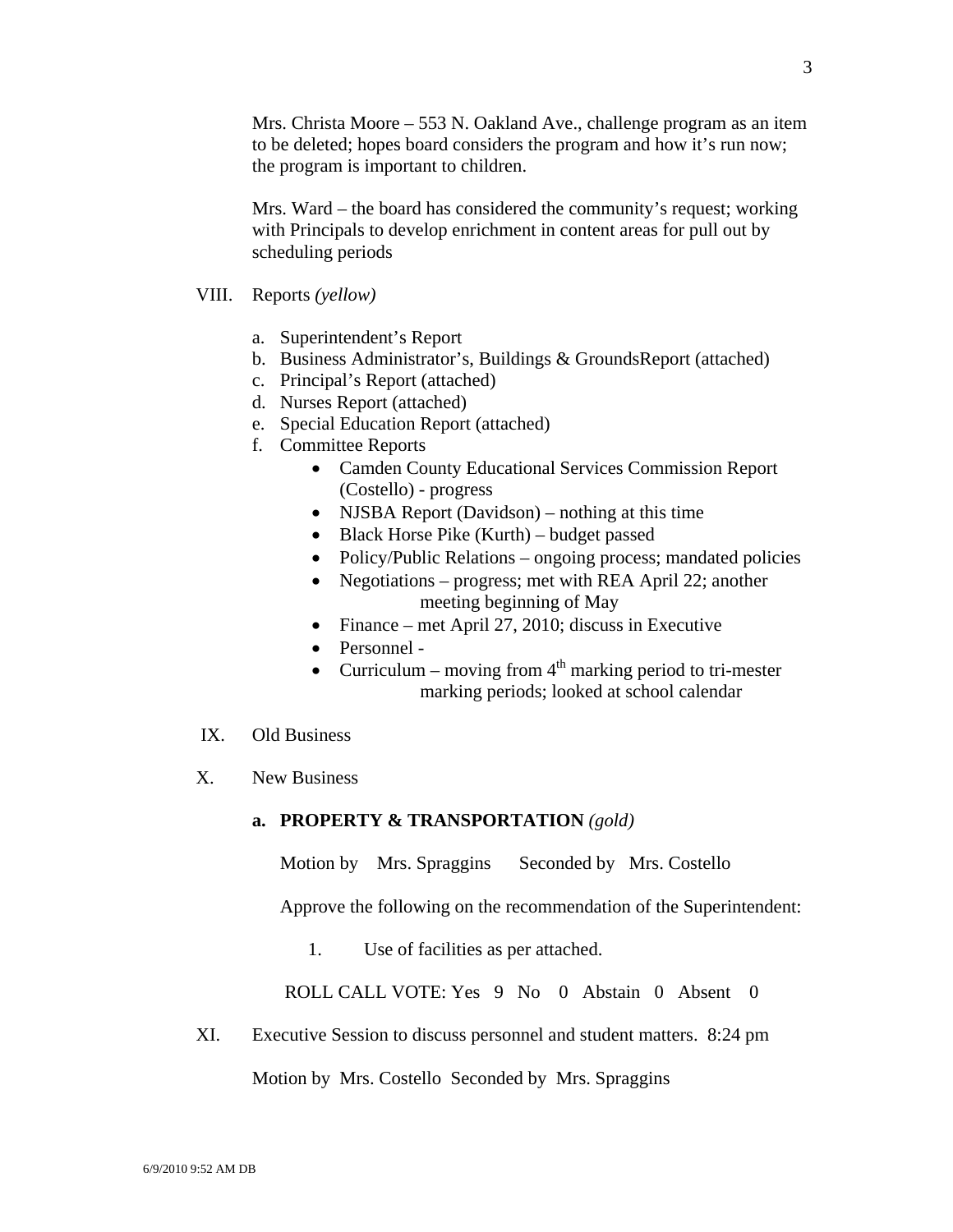Resolved that pursuant to Section 8 of the Public Meetings Act, the public shall be excluded from that portion of the meeting involving the discussion of personnel, legal and contractual matters. Further resolved that discussion of such subject matters discussed in Executive Session can be disclosed to public, upon official action, if any, at the conclusion of the executive session, or at a public session at some later date.

ROLL CALL VOTE: Yes 9 No 0 Abstain 0 Absent 0

XII. Return to Public Session 9:30 pm

Motion by Mrs. Spraggins Seconded by Mrs. Spaulding

ROLL CALL VOTE: Yes 9 No 0 Abstain 0 Absent 0

X. New Business (cont'd)

#### **b. PERSONNEL** *(blue)*

Motion by Mrs. Spraggins Seconded by Mrs. Costello

 Approve the following on the recommendation of the Superintendent:

- 1. Retirements for the 2009-2010 School Year:
	- Regina Coyle Pamela Sulock Patricia DiJulio Margaret Shannon Joyce Lyon Georgiana Hoffman Jane McWilliams Barbara Summerell Jean Abendschein Bonnie Maurer Thomas Maurer Susan Milon

- 2. Substitutes for approval: Sally Knapp Stephanie White
- 3. Source 4 Teacher Substitute List . (attached)
- 4. Lunchroom/Playground Aide Substitutes pending criminal background checks and fingerprints until June 30, 2010:

| Annette Arizzi | Danielle Carter |
|----------------|-----------------|
| Suzanne Mayer  | Michael O'Brien |

 5. Intermittent family leave for employee #203 for the time period March 8, 2010 to June 30, 2010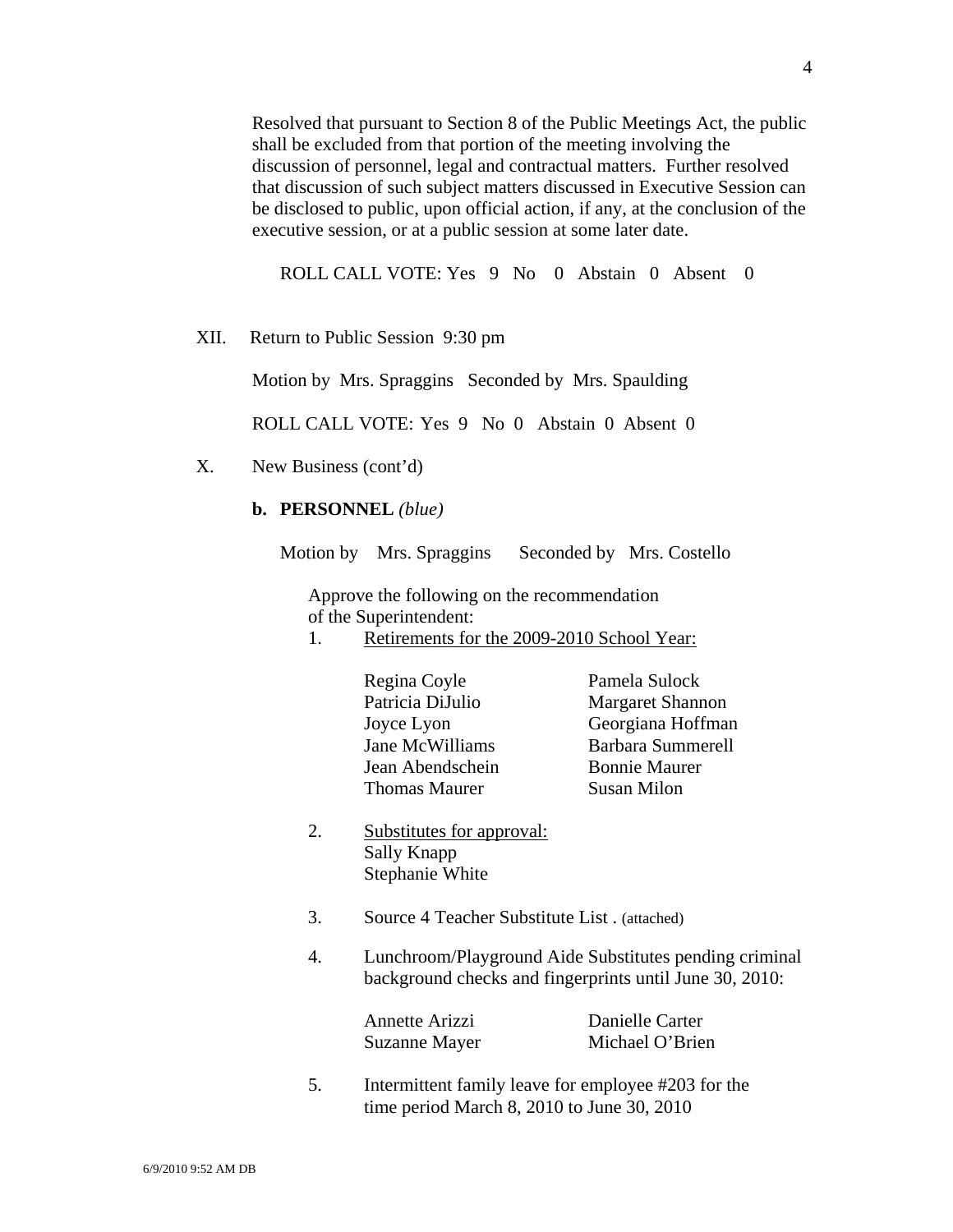- 6. The following Non-Tenured Certificated staff for the 2010-2011school year. ( list will be available at the Board meeting)
- 7. Retirement letter from Mrs. Lucy Brooks, effective June 30, 2010.
- 8. Employee #51 requests Family Leave (intermittant days) starting on April 26, 2010.
- 9. All tenured, support staff for the 2010-2011 school year; certificated and non-certificated.

ROLL CALL VOTE: Yes 9 No 0 Abstain 0 Absent 0

#### **c**. **FINANCE** *(green)*

Motion by Mrs. Costello Seconded by Mrs. Torrillo

Approve the following on the recommendation of the Superintendent:

1. Recommendation that the Board of Education that as of this date and after review of the secretary's monthly financial report (appropriations section) and upon consultation with the appropriate district officials, that to the best of our knowledge, no major fund balance has been overspent in violation of N.J.A.C. 6:20-2.13(b), and that sufficient funds are available to meet the district's financial obligations as of this date.

> Bills List #1 - \$5,317.04 Bills List #2 - \$126,075.25 Bills List #3 - \$364,357.00 Bills List #4 - \$371,179.50 Bills List #5 - \$310,315.12 Treasurer's Report Board Secretary's Report **Transfers**  Cash Report Food Service Cash Flow Report

- 2. Tuition Reimbursement for Robin Clark in the amount of \$1,410.00
- 3. Contract with Rehab Connections to provide Physical Therapy services in the absence of the physical therapist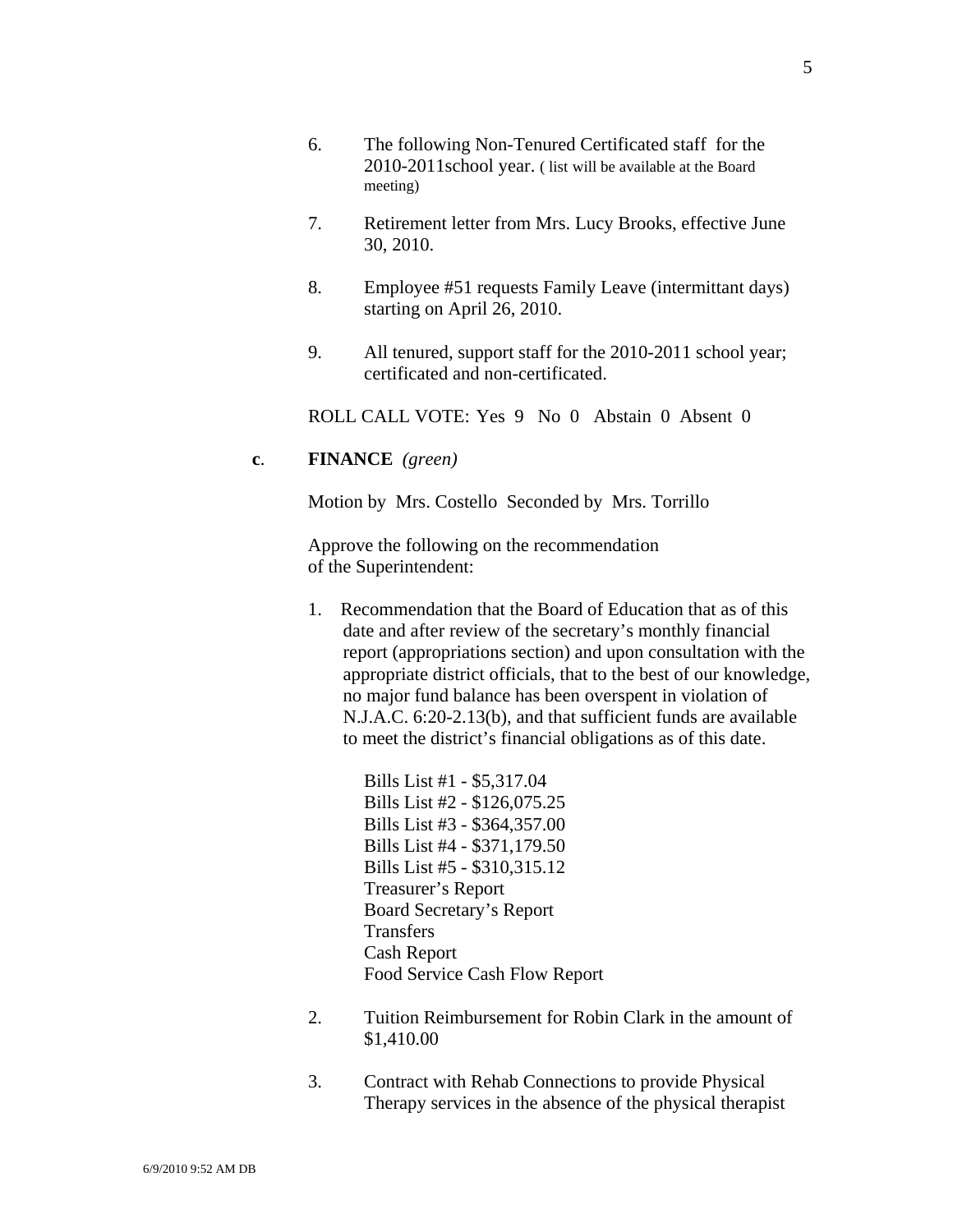from GCSSD for medical reasons. Cost to provide services is \$75 per hour. Hours determined by IEP needs and CST. Effective March 22, 2010 through August 31, 2010.

- 4. Contract with Camden County Educational Services Commission to provide evaluation services from April 16, 2010 to June 30, 2010 on an as needed basis see attached for details.
- 5. Contract extension through Camden County Resolution #1 for copy paper, computer paper, and envelopes with Office Basics, Paper Mart, WB Mason, and RIS Paper contract will expire on August 31, 2010.
- 6. Professional Development (workshops)
- 7. Acceptance of the following resolutions:

| а.          | 2009-2010 NCLB Grant         | \$191,139 |
|-------------|------------------------------|-----------|
| h.          | 2009-2010 Title I ARRA Grant | \$43,330  |
| $C_{\cdot}$ | 2009-2010 IDEA Grant         | \$251,745 |
| d.          | 2009-2010 IDEA ARRA Grant    | \$232,950 |

ROLL CALL VOTE: Yes 9 No 0 Abstain 0 Absent 0

#### **d. CURRICULUM** *(pink)*

Motion by Mrs. Spaulding Seconded by Mrs. Spraggins

Approve the following on the recommendation of the Superintendent:

FYI only, no action required

- 1. Comprehensive Equity Plan Annual Statement of Assurance (2011-2012 School Year)
- 2. Homebound instruction for a  $3<sup>rd</sup>$  grade student at Bingham School beginning March 30, 2010 until the end of the school year.
- 3. Field trip on May 17, 2010 and May 25, 2010 to Glenview Avenue School in Haddon Heights, and Yellin School in Stratford for *"Battle of the Books"* competition.
- 4. 2010-2011 school calendar and reporting format change. (option 2)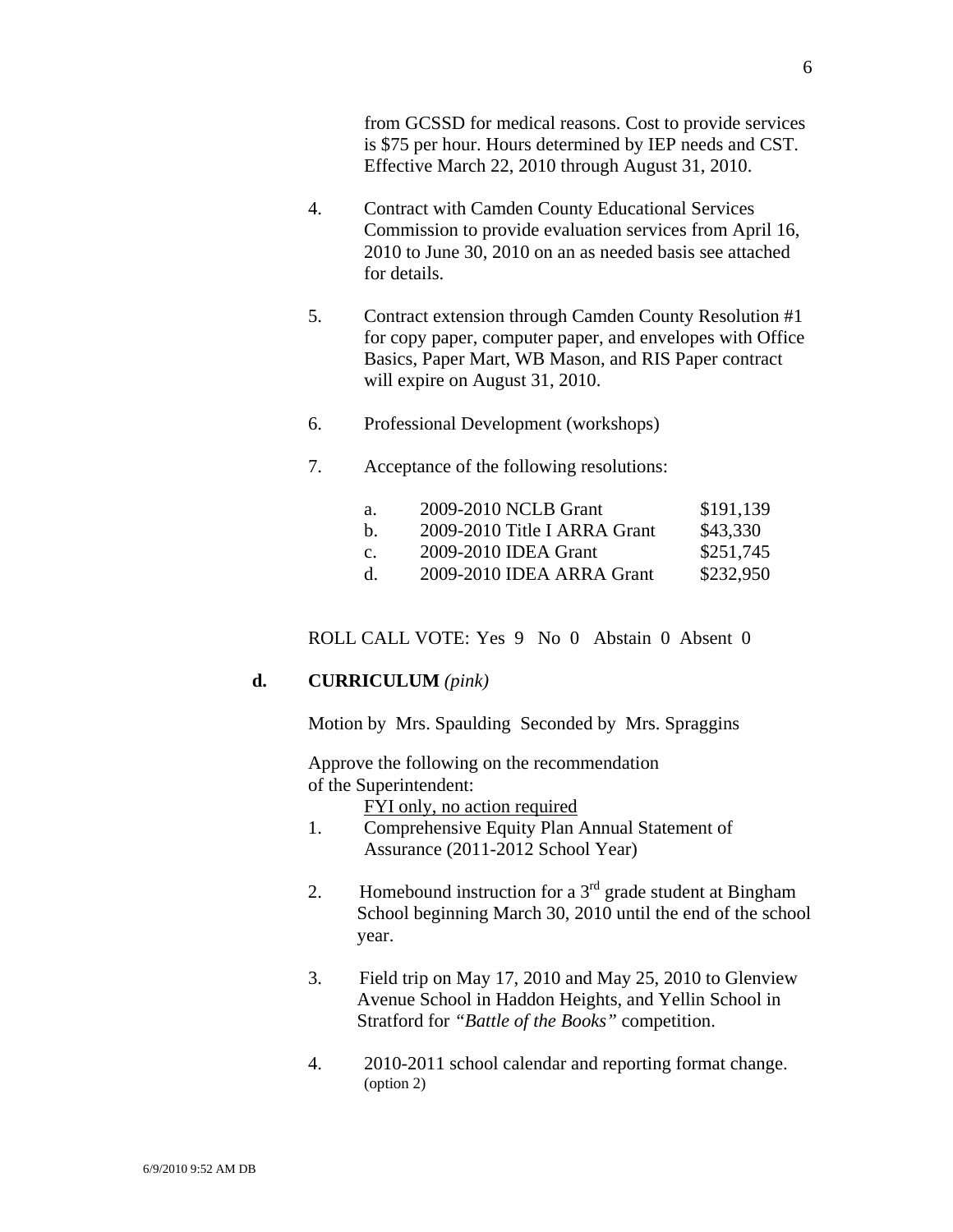5. FYI – Approved Professional Development Plan for the 2010-2011 school year.

ROLL CALL VOTE: Yes 9 No 0 Abstain 0 Absent 0

### **e. POLICIES/PUBLIC RELATIONS** *(purple)*

Motion By Mrs. Costello Seconded by Mr. Wark

Approve the following on the recommendation of the Superintendent:

#### Policies –  $1<sup>st</sup>$  Reading:

| #5338    | Diabetes Management                              |
|----------|--------------------------------------------------|
|          |                                                  |
| #5512.01 | Harrassment, Intimidation and Bullying           |
| #5533    | <b>Pupil Smoking</b>                             |
| #5533R   | <b>Pupil Smoking</b>                             |
| #6360    | <b>Political Contributions</b>                   |
| #7434    | Smoking On School Grounds                        |
| #8461    | Reporting Violence, Vandalism, Alcohol and Other |
|          | Drug Abuse                                       |
| #9180    | <b>School Volunteers</b>                         |
| #9180R   | <b>School Volunteers</b>                         |

Policy for  $2<sup>nd</sup>$  Reading:

#7510R Use of Facility (amended)

ROLL CALL VOTE: Yes 9 No 0 Abstain 0 Absent 0

XIII. Public Comments (on any item) Audience Recognition and Public Comment 9:40 pm

> The public is reminded that all public complaints against a district employee must be made through a specific grievance process.

A description of this process may be found in BOE policy (File Code 1312). This policy is available upon request in the office of the Board Secretary.

Any individual naming an employee in a complaint before the Board of Education, without the employee's permission, could be cited for violating that employee's civil and contractual rights.

Mrs. Laubenstein – what has happened with the challenge program?